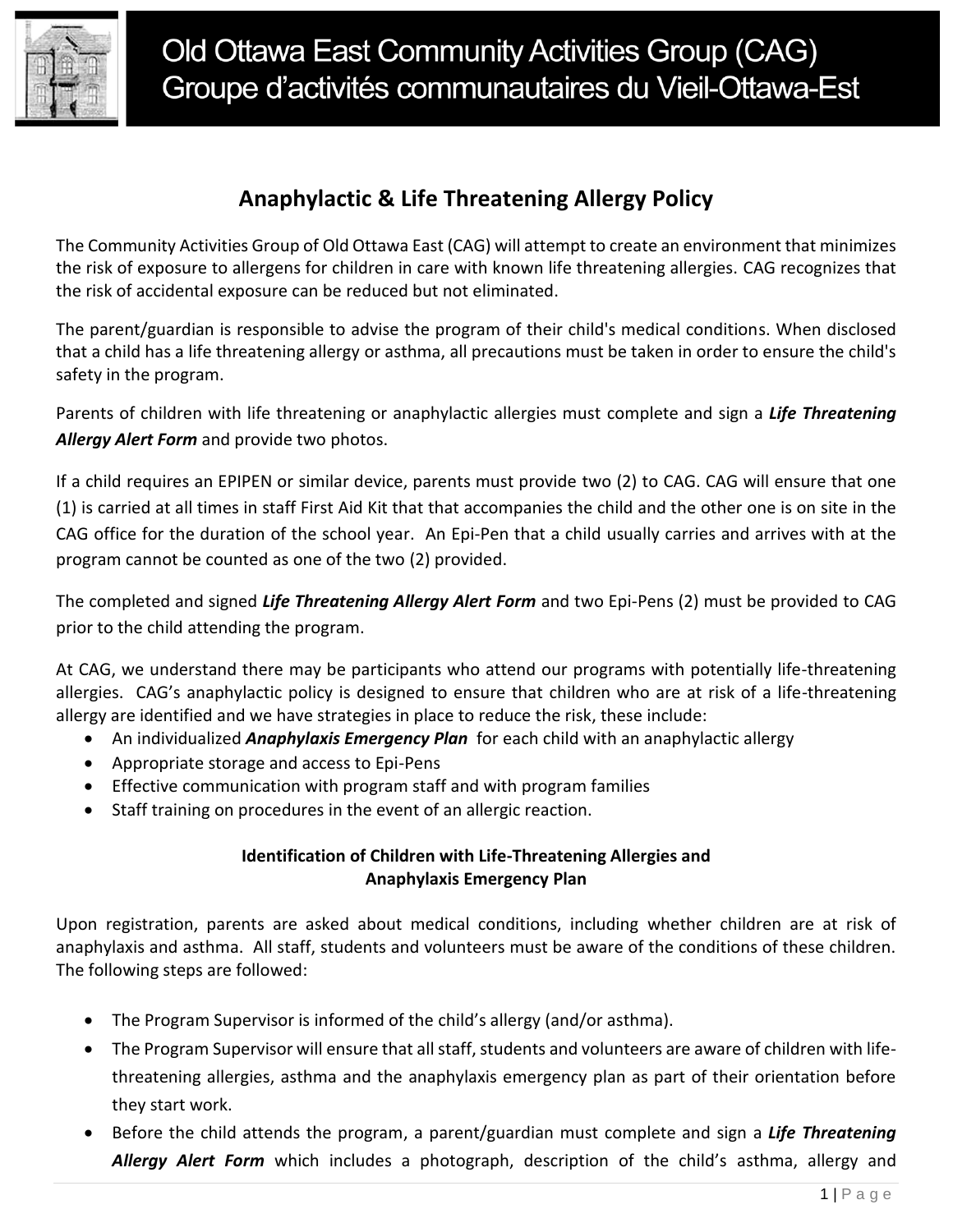Anaphylaxis Emergency Plan, contact information, and consent to administer medication.

- Before the child attends the program, their *Anaphylaxis Emergency Plan* will be posted in key areas such as the program area, eating area and the CAG staff noticeboard.
- Parents/guardians are required to provide a new *Life Threatening Allergy Alert Form* and two new photos before the start of each new school year.
- Parents/guardians are to advise CAG staff in writing if their child has outgrown an allergy or no longer requires an epinephrine auto-injector (Epi-pen) or inhaler.

### **Storage of Epi-pens, Communication and Emergency Procedures**

- If a child requires an EPIPEN or similar device, parents must provide two (2) to CAG. CAG will ensure that one (1) is carried at all times in staff First Aid Kit that that accompanies the child and the other one is on site in the CAG office for the duration of the school year. An Epi-Pen that a child usually carries and arrives with at the program cannot be counted as one of the two (2) provided.
- A parent must complete and sign a *Life Threatening Allergy Alert Form*.
- A copy of the child's *Anaphylaxis Emergency Plan* will be posted in key areas such as the program area, eating area and the CAG staff noticeboard.
- A list of known allergies of enrolled children in will be posted in eating and program areas;
- As parents provide snacks for their child in this program, notification will be sent to parents requesting that they do not send snacks for their child that contain the allergen.
- Staff will check lunch boxes each day and remove any items that may contain the allergen.
- CAG will ensure that updated medications are provided before existing medications reach their expiry date.
- The CAG Parent Handbook outlines the CAG anaphylactic policy.
- Emergency procedures follow the instructions on the *Anaphylaxis Emergency Plan* for the child in question.

#### **What to do in the event of an emergency**

- One member of staff stays with the child at all times.
- One adult goes for help or calls for help.
- Before administering Epi-pen check for;
	- the right medication,
	- $\bullet$  the right child,
	- the right dose,
	- the right route of administration
- Administer epinephrine according to the instructions of the *Individual's Life Threatening Allergy Plan*. Note time of administration.
- Call 911. Have the child transported to an emergency room even if symptoms have subsided. Symptoms may recur hours after exposure to an allergen. Bring second backup Epi-pen to the hospital
- Contact the child's parents.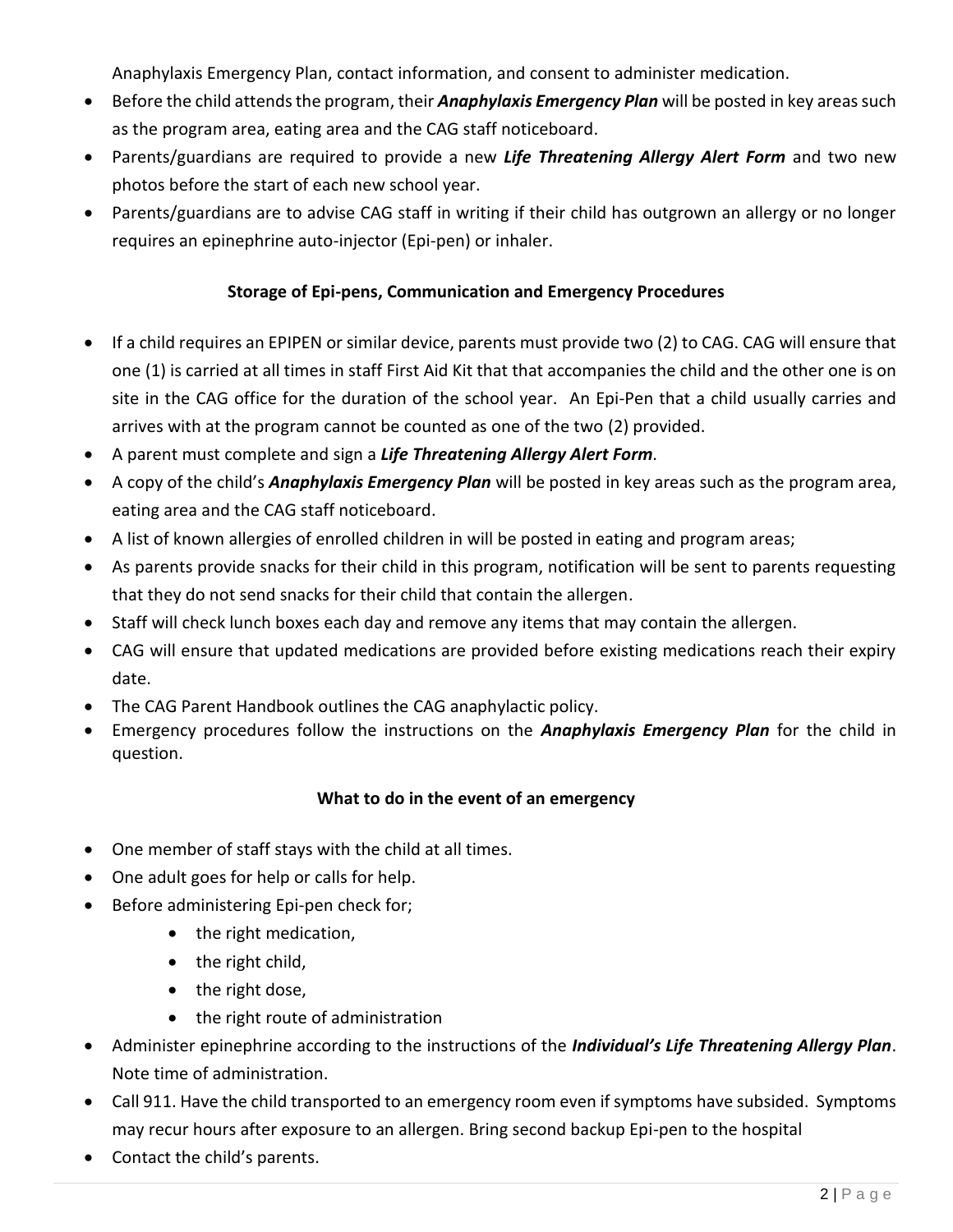One calm and familiar adult must stay with the child until a parent or guardian arrives.

### **Training**

- All CAG staff are required to have up to date certification in Standard First Aid and CPR (Level C).
- All staff and volunteers will attend staff training that will review emergency procedures that will include how to administer an Epi-Pen.
- When a child with an anaphylactic allergy is enrolled in the CAG after school program, the Program Supervisor will arrange to meet with a parent to discuss the child's *Life Threatening Allergy Alert Form* which includes monitoring and avoidance strategies for the child, signs and symptoms of an anaphylactic reaction, and the emergency procedures to be followed in the event of an anaphylactic reaction.

#### **Creating an Allergy-Safe Environment**

The Community Activities Group of Ottawa East (CAG) will attempt to create an environment that minimizes the risk of exposure to allergens for children in care with known life threatening allergies. CAG recognizes that the risk of accidental exposure can be reduced but not eliminated.

Special care is to be taken to avoid exposure to allergy-causing substances.

Our parents provide their child's daily snack. We ask that parents not send children to the program with peanut, nut or sesame seed products or any other allergen identified on a *Life Threatening Allergy Alert Form*. Any such products discovered will be removed from the child's possession and returned to the parent upon pick-up.

Sanitary practices for all equipment, toys or other materials will be upheld.

The risk of accidental exposure to a food allergen can be significantly diminished by means of such measures. Given that anaphylaxis can be triggered by minute amounts of an allergen when ingested, children with a food allergy must be highly supervised and encouraged to follow certain expectations:

- Wash their hands before and after eating
- Not share food and utensils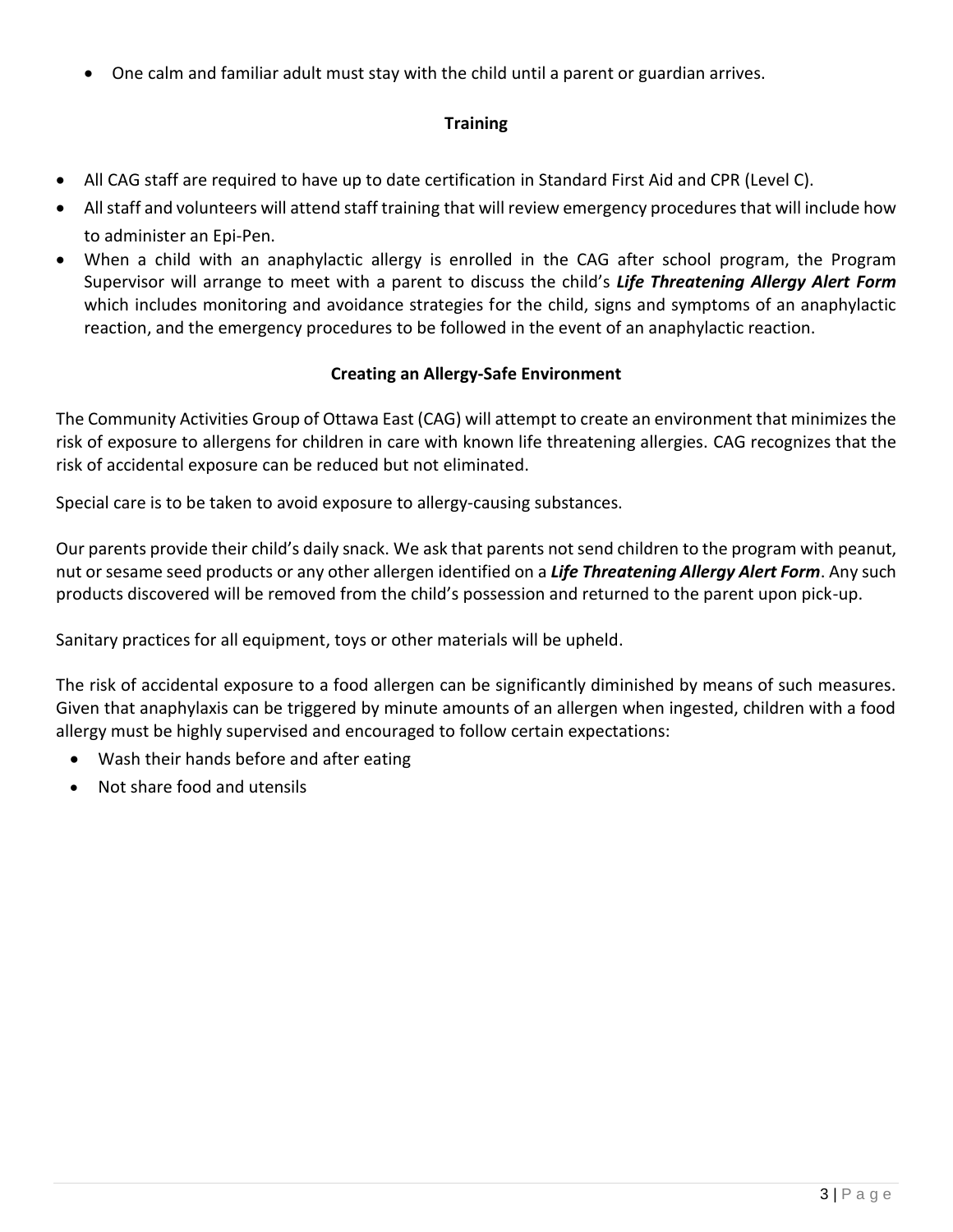

# Old Ottawa East Community Activities Group (CAG) Groupe d'activités communautaires du Vieil-Ottawa-Est

|                                                                                                                                                                                                               | <b>Life Threatening Allergy Alert Form</b>                                |                                                                              |                     |  |
|---------------------------------------------------------------------------------------------------------------------------------------------------------------------------------------------------------------|---------------------------------------------------------------------------|------------------------------------------------------------------------------|---------------------|--|
|                                                                                                                                                                                                               |                                                                           |                                                                              |                     |  |
| (Day / Month / Year)                                                                                                                                                                                          |                                                                           |                                                                              | <b>Attach Photo</b> |  |
| This child has a life threatening anaphylactic allergic reaction to:                                                                                                                                          |                                                                           |                                                                              |                     |  |
|                                                                                                                                                                                                               | Taste<br>Touch                                                            | Smell                                                                        |                     |  |
|                                                                                                                                                                                                               | Touch<br>Taste                                                            | Smell                                                                        |                     |  |
|                                                                                                                                                                                                               | Taste<br>Touch                                                            | Smell                                                                        |                     |  |
| Common signs of an anaphylactic reaction:<br>• Flushing<br>• Tingling of lips and mouth<br>• Itching eyes, nose, face<br>• Swelling of eyes and face                                                          | • Hives<br>• Vomiting<br>• Weakness and dizziness<br>• Swelling of throat | • Inability to breath<br>• Loss of consciousness<br>• Wheezing<br>• Diarrhea |                     |  |
| <b>Emergency Contact Information:</b>                                                                                                                                                                         |                                                                           |                                                                              |                     |  |
|                                                                                                                                                                                                               |                                                                           |                                                                              |                     |  |
|                                                                                                                                                                                                               |                                                                           |                                                                              |                     |  |
|                                                                                                                                                                                                               |                                                                           |                                                                              |                     |  |
|                                                                                                                                                                                                               |                                                                           |                                                                              |                     |  |
| <b>Emergency Action Plan</b><br>Act immediately and do not leave child alone. Listen to the child. Believe what the child is telling you.<br>1. Give the prescribed medications:<br>Instructions<br>Drug Name |                                                                           |                                                                              |                     |  |
| 2. Call 911<br>3. Notify the parents / guardians.                                                                                                                                                             |                                                                           |                                                                              |                     |  |

s

s

e

s